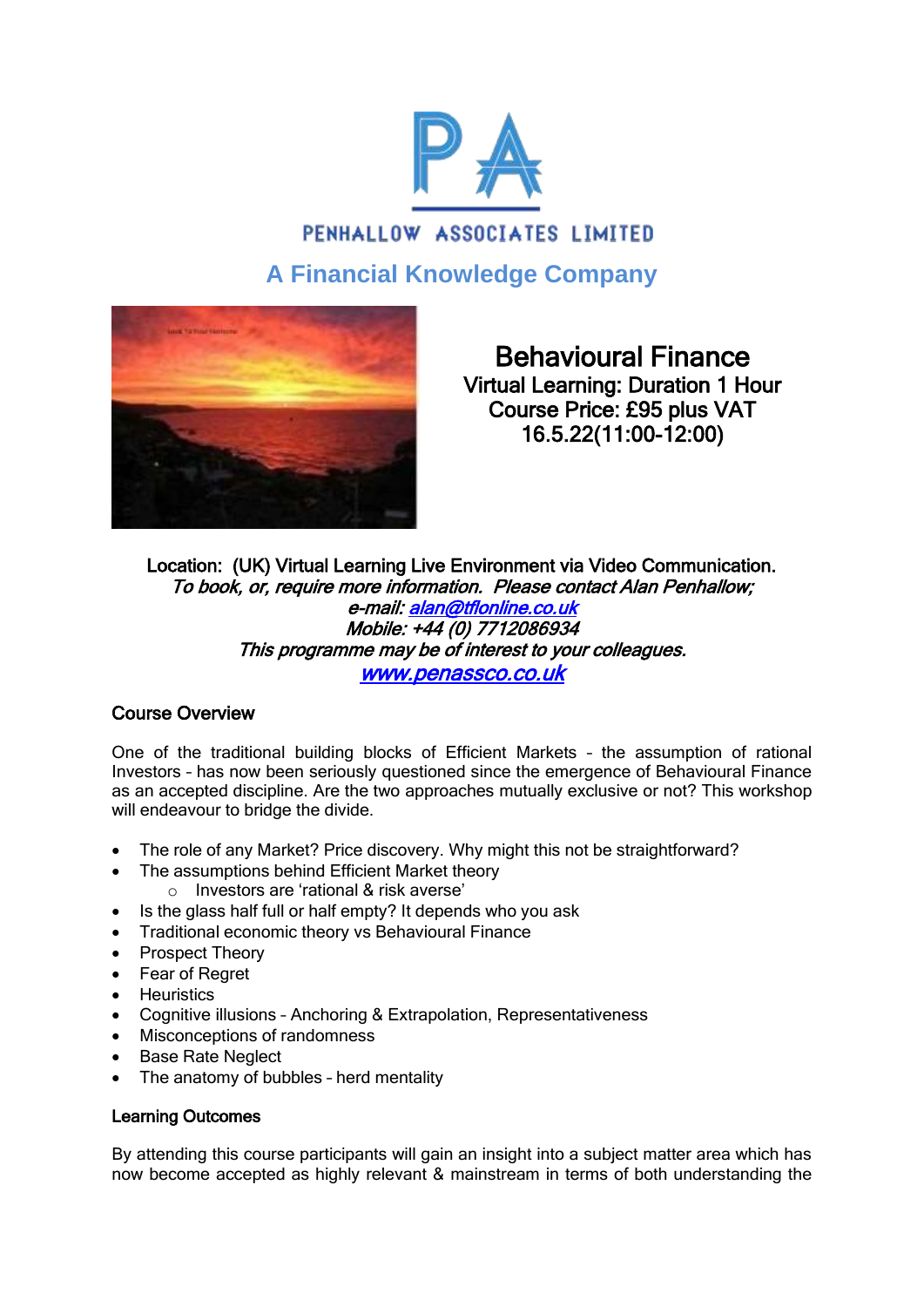behavior of market participants today & which is also now part of the Investment curriculums followed by those pursuing professional financial qualifications in the future.

#### Trainer Profile



#### [Paul Meadows](http://www.businessriskroundtable.com/members-business-risk-round-table/132-equities.html)

Paul has fifteen years Investment experience through various Front Office roles on the Buy side of the Markets in the UK - Trader, Global Equities Research Head & Portfolio Manager. He has knowledge of working in both Institutional& High Net Worth Private Client environments with the likes of Royal Insurance & Lloyds Private Bank

He has been designing & delivering both Public & in-house Financial Markets Training programmes worldwide since 2000, initially with the in-house tailored training arm of Euromoney, DC Gardner & has been the Managing Director of Chadley House Training since 2004. Clients range from Investment Banks (Citi, Deutsche Bank), Private Banks (Hoare & Co), Fund Managers (Blackrock, Axa IM), Sovereign Wealth Funds (Kuwait Investment Authority), Regulators (from London, Mongolia, Angola & Tanzania), Exchanges (London, Nigeria), Hedge Funds (Brevan Howard, Man Group).

© Copyright 2022. Disclaimer: Statements pertaining to this course are for training purposes only. Company Number 12132522